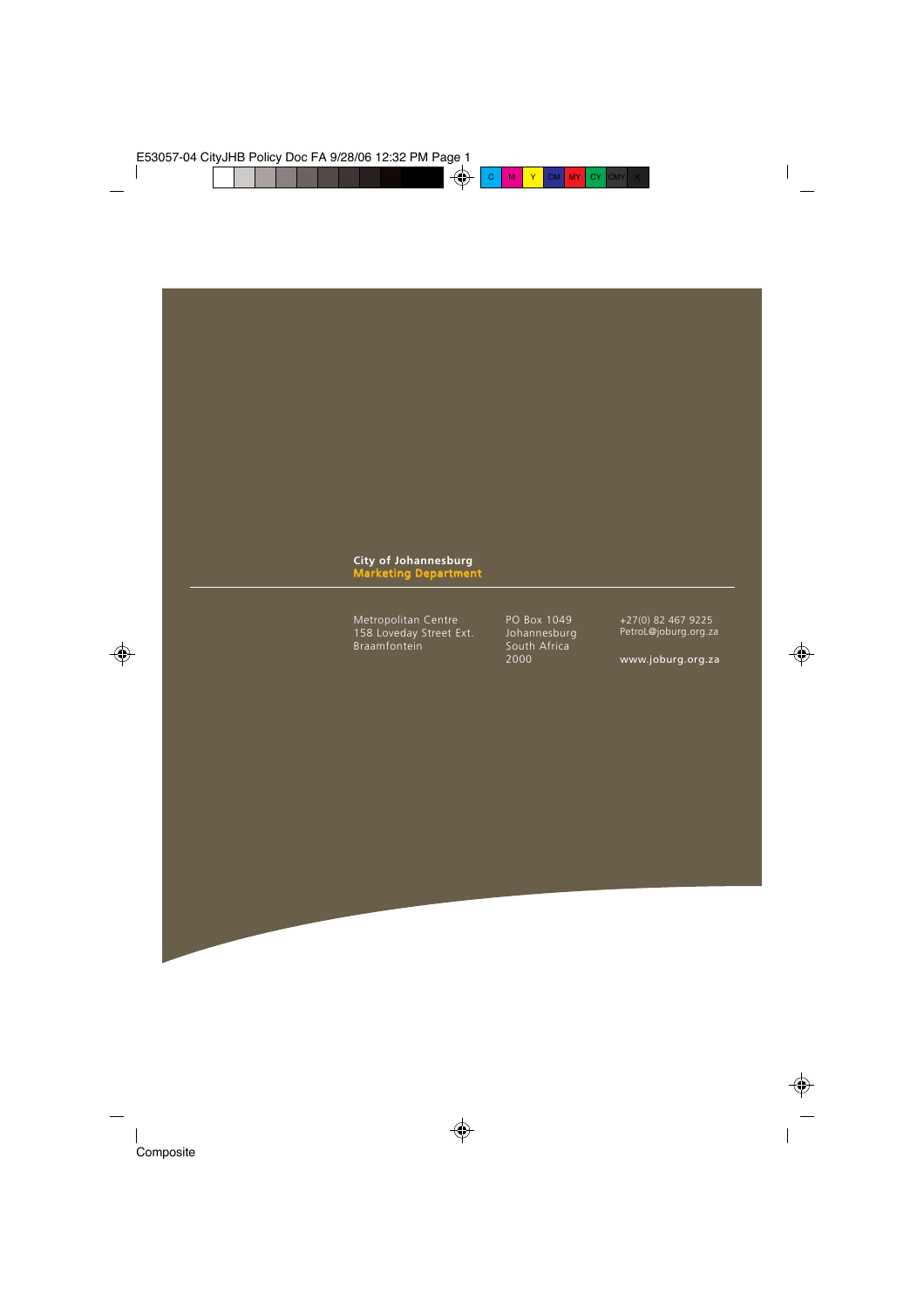

## City of Johannesburg Corporate Identity Usage Policy June 2006



◈



Composite

 $\overline{\phantom{a}}$ 

 $\mathbb{L}$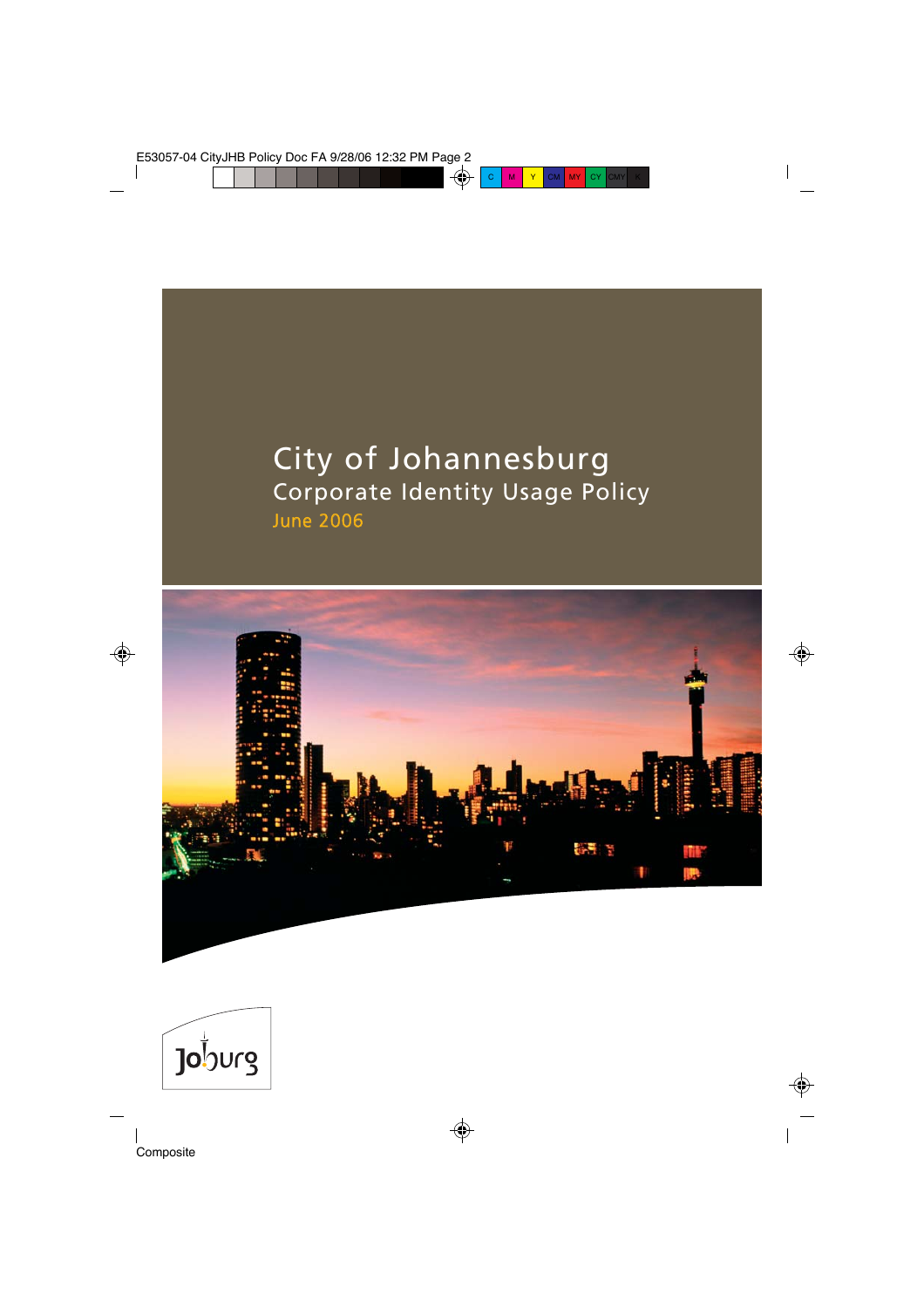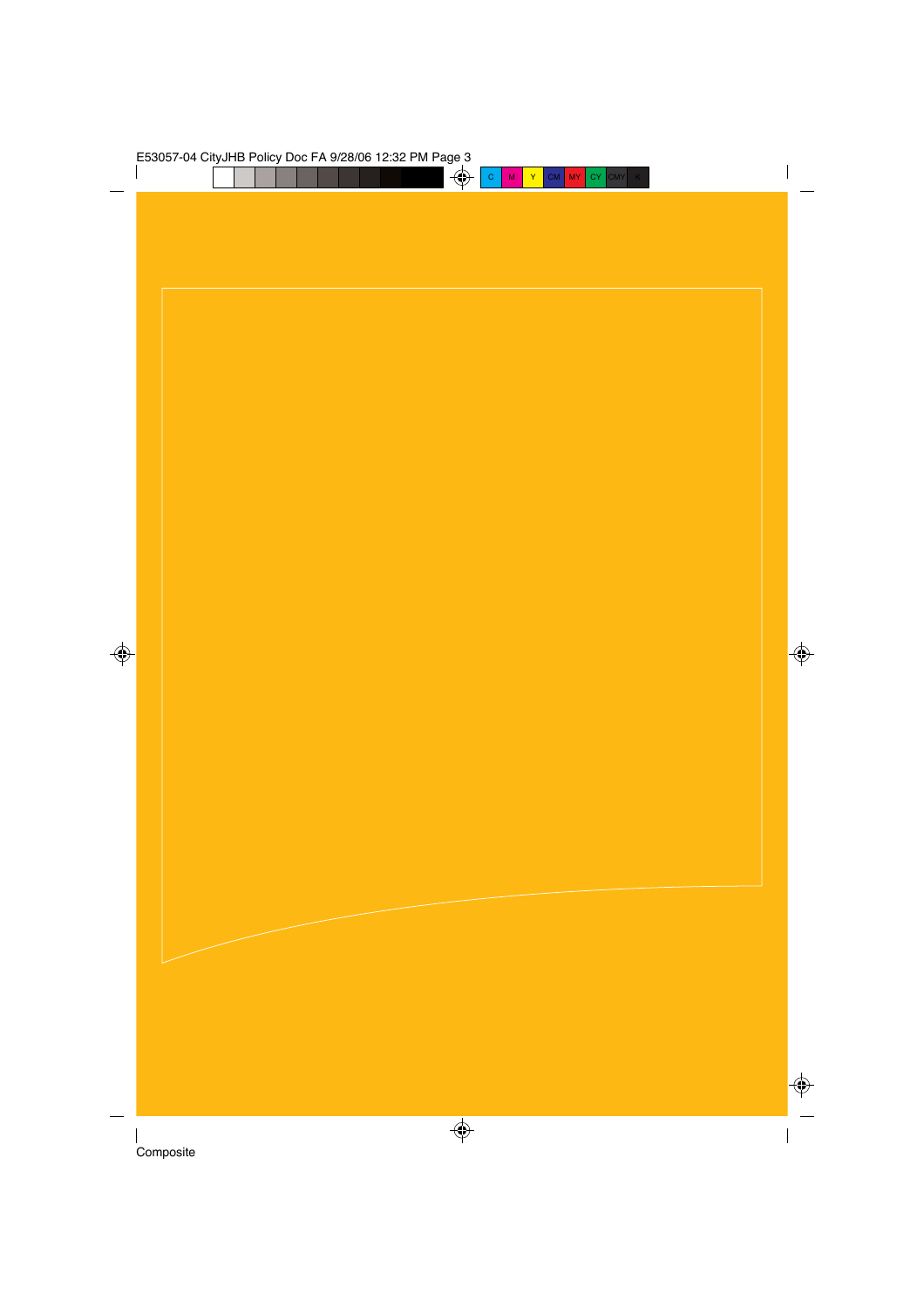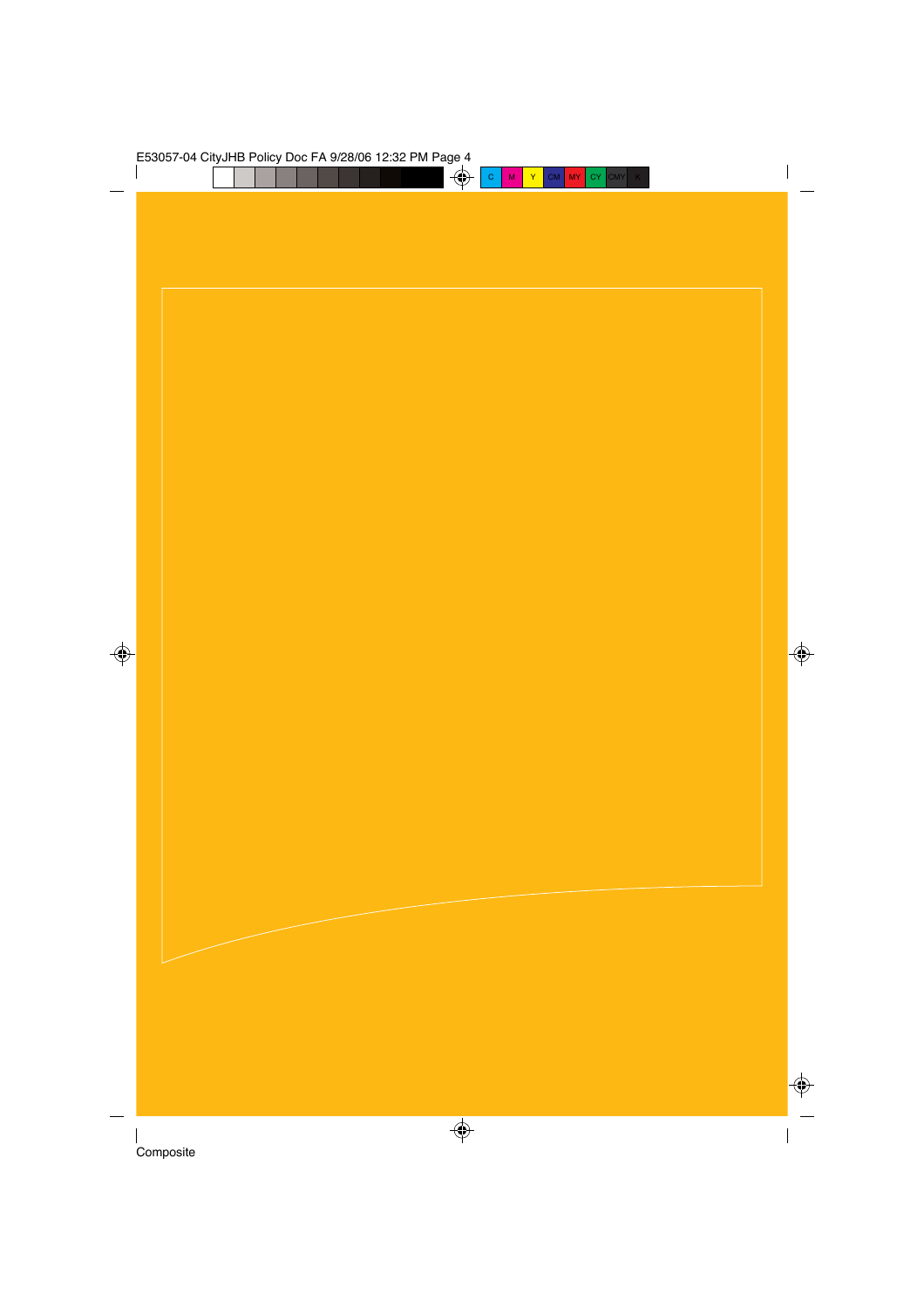| E53057-04 CityJHB Policy Doc FA 9/28/06 12:32 PM Page 5 |  |  |  |  |             |  |  |  |  |  |  |  |
|---------------------------------------------------------|--|--|--|--|-------------|--|--|--|--|--|--|--|
|                                                         |  |  |  |  | $\bigoplus$ |  |  |  |  |  |  |  |
|                                                         |  |  |  |  |             |  |  |  |  |  |  |  |

# Contents

|    | 02 Introduction                            |
|----|--------------------------------------------|
| 02 | A. City of Johannesburg Corporate Identity |
|    | 05 B. Brand Architecture                   |
|    | 07 Usage Policy                            |
|    | 07 1. Definitions                          |
|    | 08 2. Policy                               |
| 12 | 3. Usage Monitoring and Management         |

 $\bigoplus$ 

 $\bigoplus$ 

 $\color{red}\blacklozenge$ 

 $\overline{1}$ 



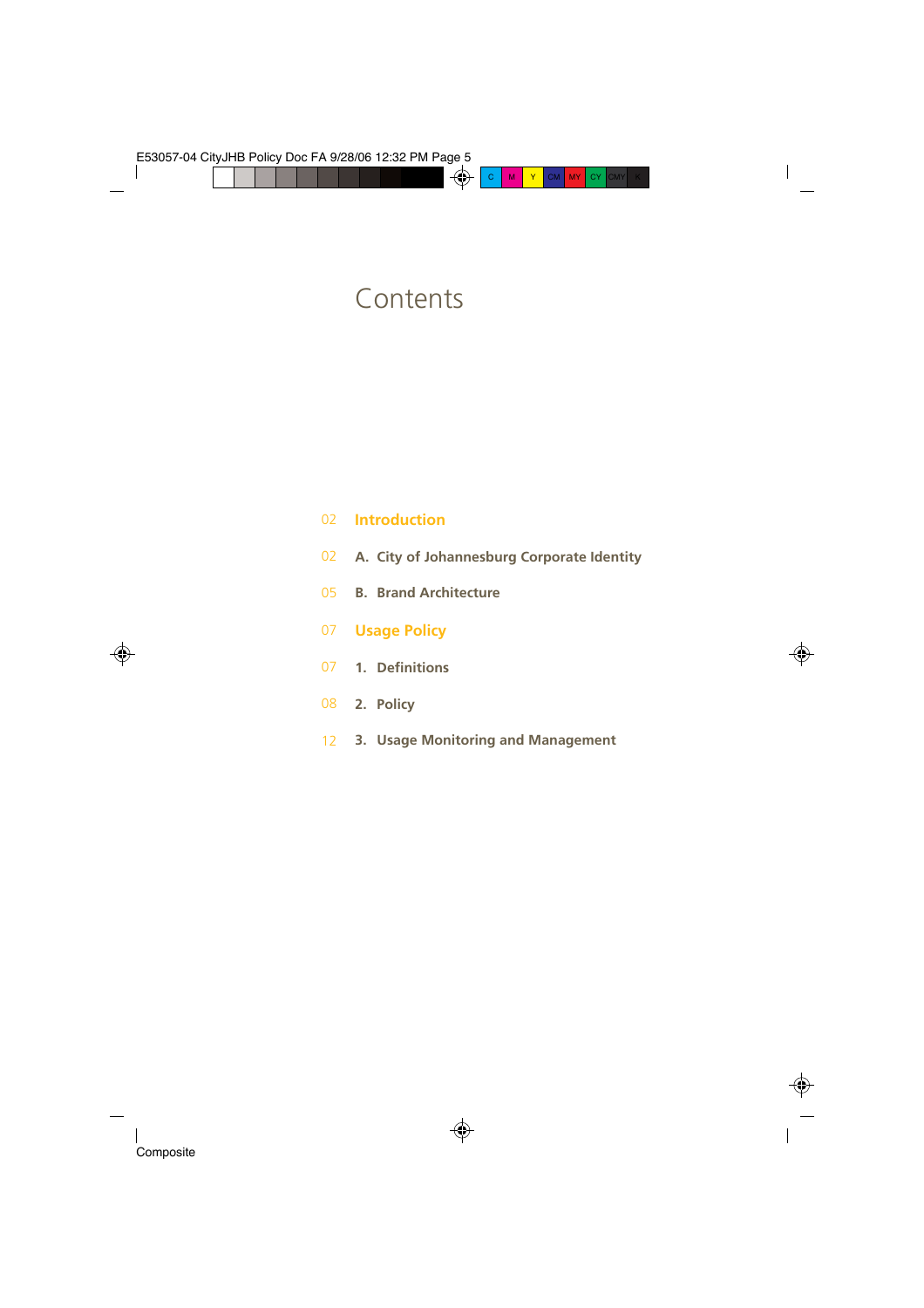## **Introduction**

There have been a number of changes to the current City of Johannesburg identity and visual style. Furthermore, a brand architecture has also been developed which governs the usage of the identity and the relationship to other branded entities. This document describes the changes, the rationale behind the changes and the importance of adhering to the corporate identity guidelines.

⊕

C M Y CM MY CY CMY K

 $\overline{\phantom{a}}$ 

The purpose of consistent usage of any brand element is critical to the success of any brand. The rules governing the use of an identity, of colours, of graphic devices and of any defined collateral element production – from stationery to brochures, banners, web sites and PowerPoint presentations – are there to ensure consistency, and not to stifle creativity.

The consistent and regulated use of the City of Johannesburg identityas well as the production of any branded collateral, will result in a strong and easily recognisable brand with great equity.

Each component of the brand has been carefully designed and considered to communicate a very specific and intended message. If the rules aren't adhered to, there is no consistency, no common message and ultimately, a very weak brand.

## **A. City of Johannesburg corporate identity**

Two significant changes have been made to the City of Johannesburg identity:

- 1. A holding shape has been placed around the identity.
- 2. The colour of the gold dot within the identity has been changed.

#### 1. Introduction of a holding shape

A holding shape is a graphic form that encapsulates an identity. Not all identities have holding shapes as part of their design, as their design objectives may not require it. For those identities that do have holding shapes, it forms part of the initial conceptual thinking and design solution.

## 02

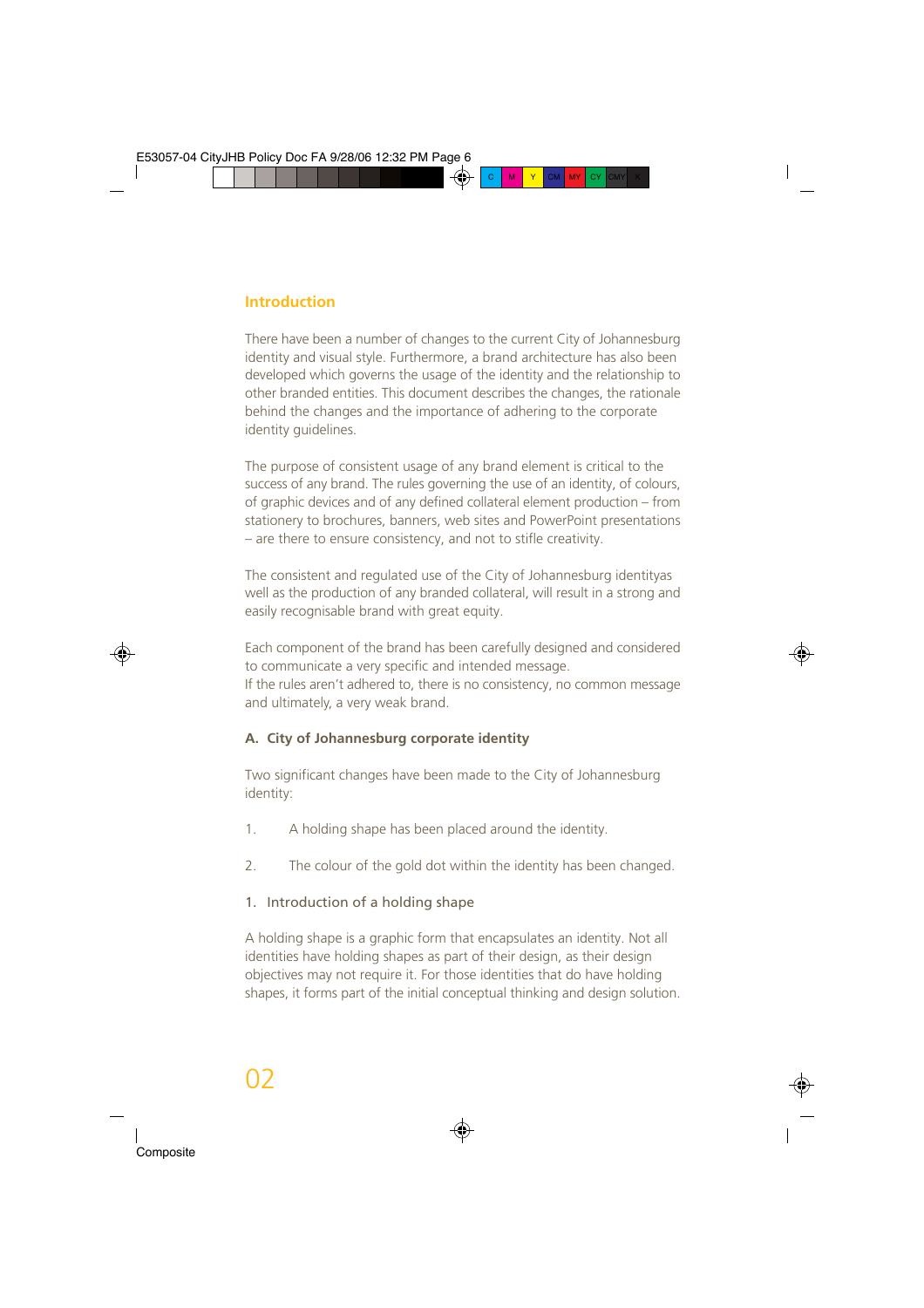

For the City of Johannesburg, no holding shape was considered when the current identity was design developed. Since its introduction, there have been a number of practical problems that have arisen when using the identity. The problem which has necessitated the need for the development of a holding shape has been one of prominence.

◈

C M Y CM MY CY CMY K

L

As the City of Johannesburg's identity is primarily a typographic solution (where the identity is constructed primarily out of a typeface), and that it is placed on a white background has resulted in it dissolving into the background when applied to various collateral elements. This is further pronounced when it is placed in proximity to any other identity - which tends to overshadow the City of Johannesburg's identity.

The holding shape we have introduced starts out as a rectangular shape on its underside. The top of the holding shape is a curve that ascends from left to right. The creative reasoning behind the holding shape is as follows:

- 1. The "rising curve" represents the horizon. For all who live, work or aspire to do so in Johannesburg recognise that one of the city's greatest attributes is the potential and freedom to achieve one's dreams and ambitions. A horizon is an analogy for this hope and aspiration for the future. Furthermore, the horizon symbolises the warm sunset that blesses the city skyline.
- 2. A rectangular holding shape would have been too conservative for a city that pulses with energy and thrives on innovation and progress. A more complicated holding shape would have been counter to the honest and direct attitude of the city and its inhabitants.
- 3. The holding shape in its uniqueness, not only creates a more dominant space around the identity, but also serves to highlight the identity and give it more "visual-weight" when placed in the company of any other identity.
- 4. The holding shape becomes another unique property and component of the identity and is another way of building visual recognition.

◈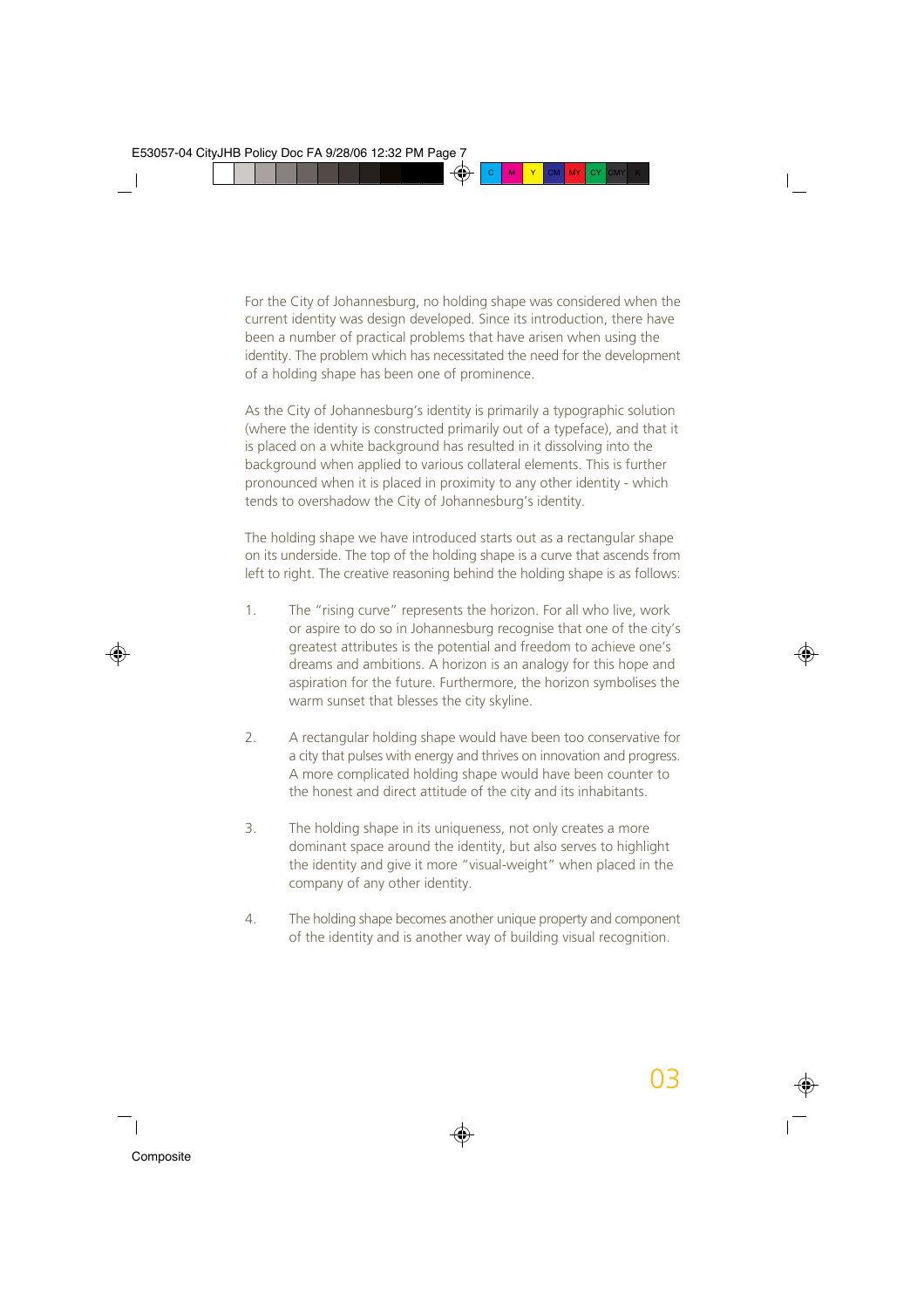The holding shape has been specifically designed to enhance, complement and balance the City of Johannesburg's identity. There is a very planned and purposeful proportion to the spacing around the holding shape and between the holding shape and the City of Johannesburg type identity.

⊕

C M Y CM MY CY CMY K

 $\overline{\phantom{a}}$ 

Together, the holding shape and the type now form the new City of Johannesburg identity. In no way may the identity (which now includes the holding shape) be altered or distorted in any way. The identity will NEVER appear without the holding shape, and the holding shape background colour will ALWAYS be white. Where the holding shape appears on a white background, a black outline defines the holding shape. Only in exceptional circumstances will the holding shape and logo be reversed out in white with the background black.

No element of the City of Johannesburg identity may be used separately in any circumstance.

Rules and specifications regarding the correct use and application of the identity and holding shape have been developed and are included in the City of Johannesburg's corporate identity manual. It is imperative that this document is consulted and adhered to for identity usage.

#### 2. Colour change

The reasoning behind the colour change of the City of Johannesburg's "dot" is both functional and emotional.

On the functional side, the previous colour was difficult to reproduce primarily because it was a metallic colour and could not be well translated when the metallic ink could not be applied. Furthermore, it added an unnecessary cost when printing.

On the emotional side, the gold colour did not have the warmth and energy that should represent the city. We have changed the metallic gold to a warmer, more "yellow" gold. This makes it easier to reproduce when printing, and also provides an element of warmth to the identity.

 $\Omega$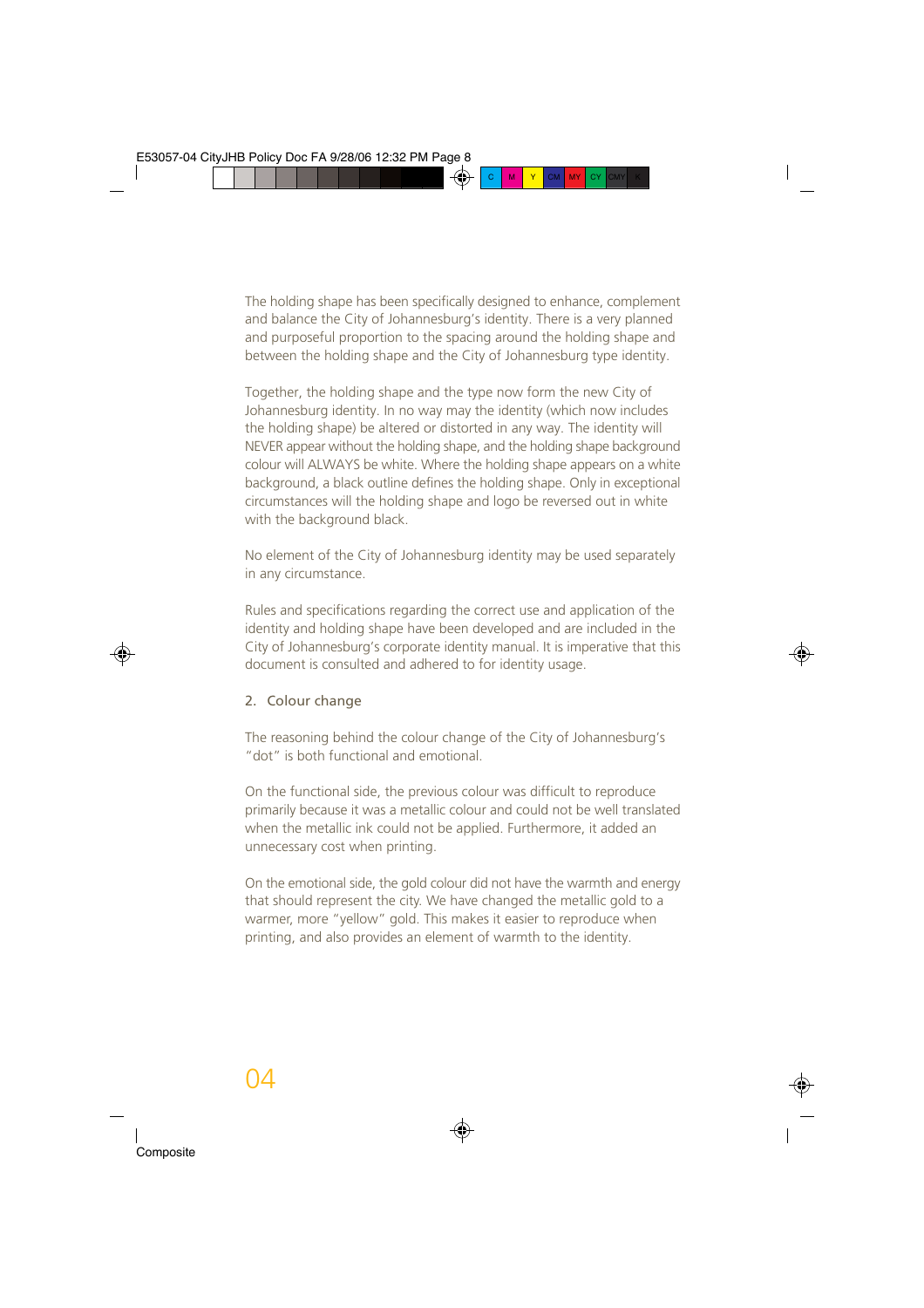There are specific colour values that must be adhered to when reproducing the identity or any collateral element. The colour breakdown includes: spot colour reference, CMYK breakdown (for lithographic printing) and RGB breakdown (for electronic usage).

 $\bigoplus$ 

C M Y CM MY CY CMY K

 $\overline{\phantom{a}}$ 

Once again, these changes are included in the corporate identity manual.

#### **B. Brand Architecture**

Until now, there has not been a defined relationship guiding the way other identities are placed in relation to the City of Johannesburg identity. This has also resulted in tremendous inconsistencies, including:

- 1. Unplanned sizing relationship between the City of Johannesburg identity and any other identity it appears with.
- 2. Unplanned placement, both proximal and positioning, of the identity in relation to any other identity.

Once again, this does not assist the City of Johannesburg's brand image in developing and strengthening itself.

Ultimately, the City of Johannesburg brand and identity is what we refer to as the master identity. All communication whether co-branded or not, aims to build and strengthen the City of Johannesburg's position and brand.

A brand architecture which clearly defines the relationship – proximal, sizing and placement – of the City of Johannesburg's identity relative to any other identity or even descriptor, has now been developed. Given the vast number of identities that can co-brand with the City's identity, and the different business relationships, the brand architecture has been kept very simple and easy to implement. Also taken into account is that as few disruptions as possible to any existing collateral should occur.

05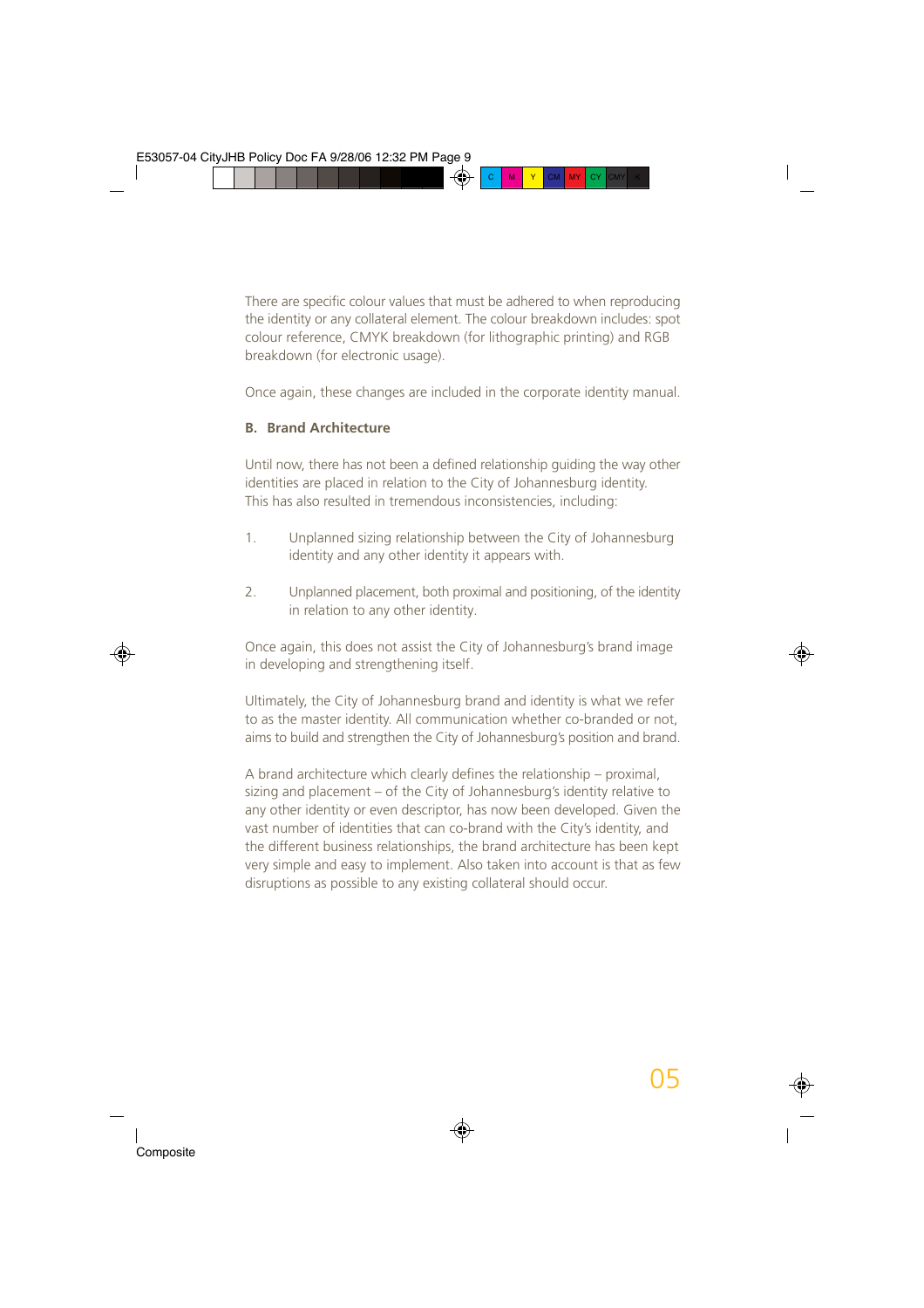

 $\overline{\phantom{a}}$ 

⊕

 $\mathbf{I}$ 

## Conclusion

The adherence to all the above changes and to the rules governing the City's corporate identity will result in a more professional, planned and consistent brand. It also makes your life easier by offering pre-determined solutions.

The City of Johannesburg's brand is a powerful one which we all own and are responsible for maintaining. It is our responsibility to treat it with the respect and responsibility it deserves.

◈



◈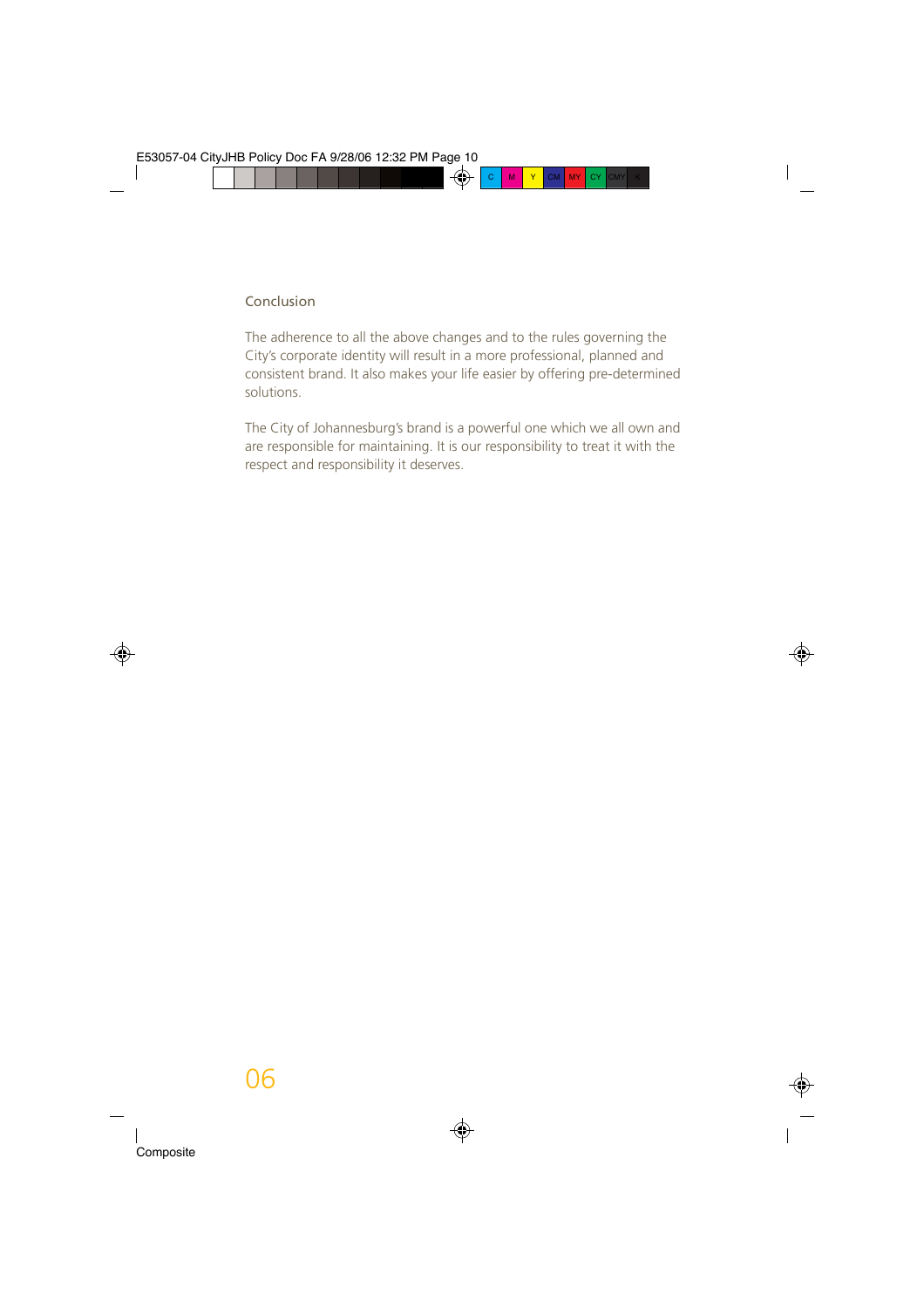#### **Usage Policy**

The City of Johannesburg has a number of visual properties which are unique and definitive of the City and the brand. Each visual component has been purposely designed to communicate a specific message and to build a distinctive brand image of the City of Johannesburg. In order for the brand to achieve its desired positioning and build its value, the visual properties need to be used in accordance with the defined guidelines and instructions. Through this correct, consistent and frequent usage of these visual properties will the City of Johannesburg brand strengthen and become the dominant destination brand to live, work and invest in, in South Africa.

⊕

C M Y CM MY CY CMY K

 $\overline{1}$ 

A Corporate Identity Manual (CIM) has been created for all the City of Johannesburg visual properties, and provides clear and instructive guidelines for their usage – internally or externally. The Marketing Department is the custodian of the City of Johannesburg brand and the holders of the CIM. The entire manual or sections thereof are available on request.



## **1. Definitions**

The following definitions shall apply to this document:

- 1.1. Corporate Identity (CI): All visual elements unique to the City of Johannesburg, including: logo, colour palette, graphic devices, photographic style and grid structure. All these elements are described and detailed in the CIM.
- 1.2. Logo: This is the specific font and Hillbrow tower graphic icon that creates the 'Joburg' logo. A holding shape (the graphic form encapsulating the logo) has also been introduced to create a more dominant space around the logo and to highlight the logo to provide "visual-weight" when placed in the company of any other logo.
- 1.3. Colour palette: A unique set of primary and secondary colours.

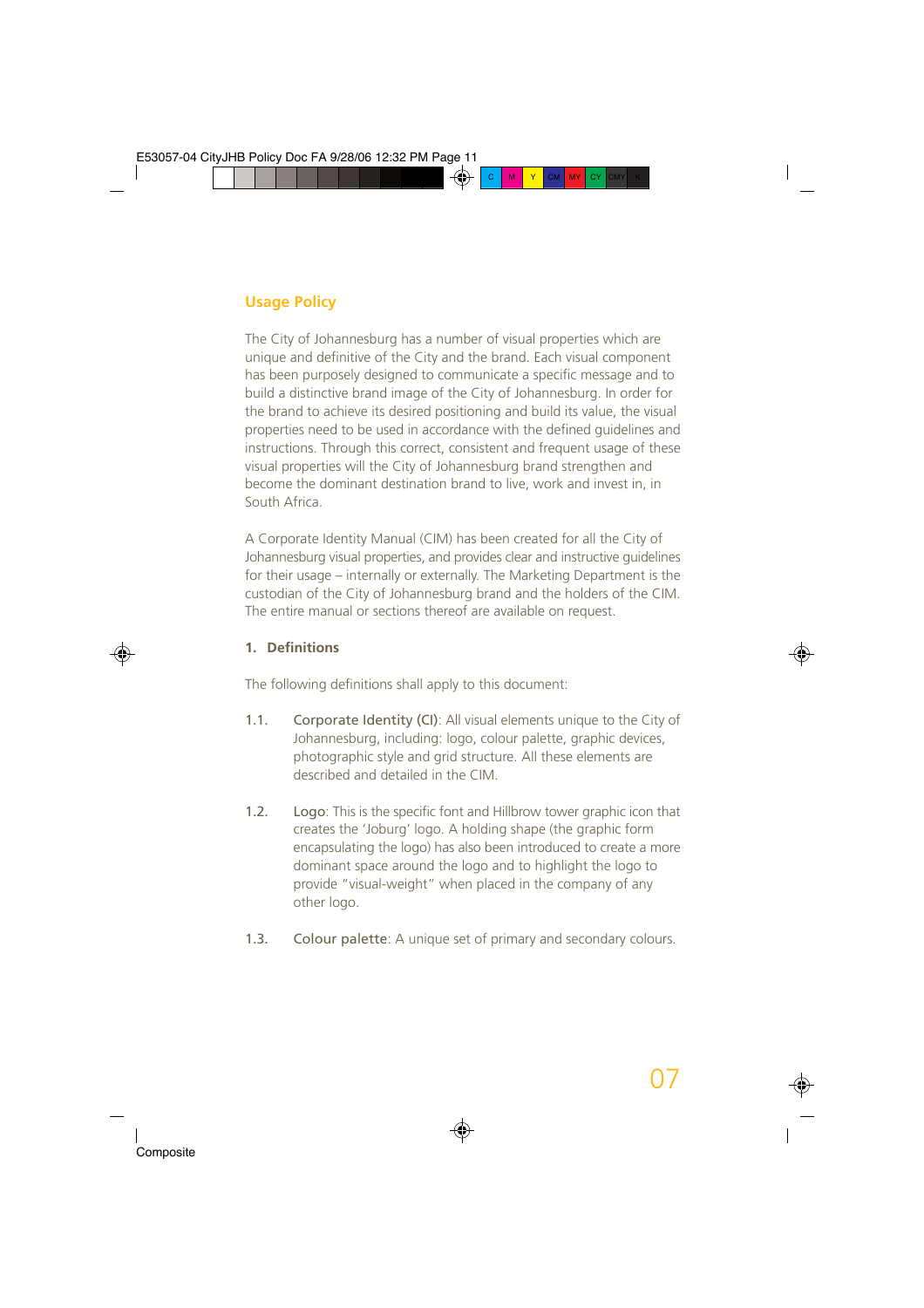

1.4. Graphic devices: Shapes and icons that either through their design or specific usage are unique in their association with the City of Johannesburg logo.

 $\overline{\phantom{a}}$ 

- 1.5. Photographic style: Guidelines that indicate what type of imagery should appear in photography, the manner in which the photograph should be shot and the style of photography.
- 1.6. Grid structure: The layout of any designed element that indicates its layout structure and specific rules regarding the placement of any CI element.
- 1.7. Typefaces: The font/s specifically selected for the City of Johannesburg, with specific usage criteria.
- 1.8. Brand architecture: The brand architecture clearly defines the relationship (proximal, sizing and placement) of the City of Johannesburg's identity relative to any other identity.
- 1.9. Third party: Any person, entity, business, organisation or association that is not under the control of, owned by, or does not report to the City of Johannesburg Municipality.

#### **2. Policy**

- 2.1. CI usage
- 2.1.1. Logo: the City of Johannesburg logo is the single most important visual representation of the Joburg brand. In no way may the identity be altered or distorted. The identity will never appear without its new holding shape, and the holding shape background colour will always be white. Where the holding shape appears on a white background, a black outline defines the holding shape. Rules and specifications regarding the correct use and application of the identity and holding shape have been developed and are included in the City of Johannesburg's CIM. It is imperative that this document is consulted and adhered to for identity usage. Only in exceptional circumstances will the holding shape and logo be

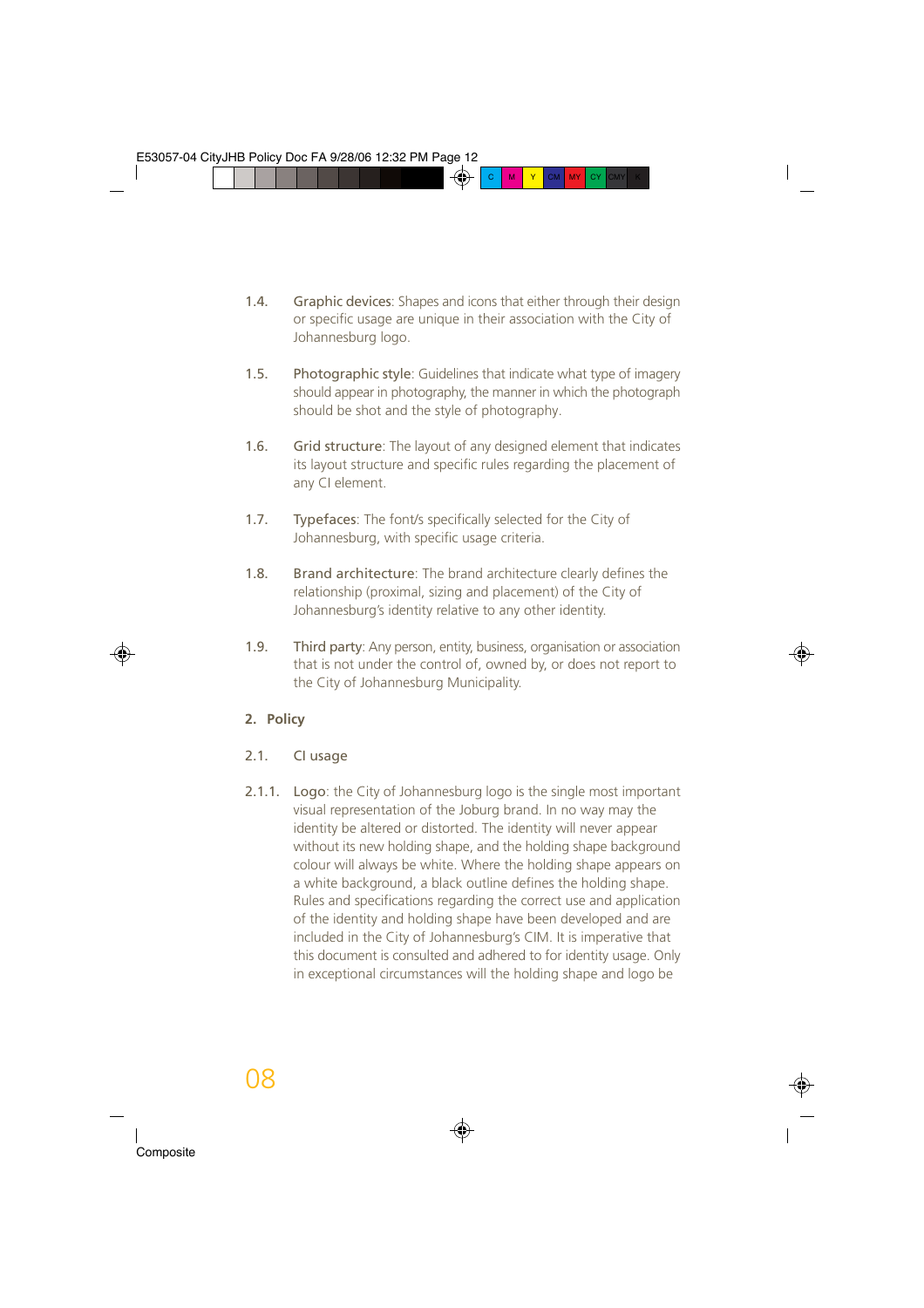

reversed out in white, with the background black. No element of the logo may be used separately.

C M Y CM MY CY CMY K

 $\overline{1}$ 

2.1.2. Colour palette: These colours are a vital component in communicating the brand and a primary and secondary palette for use in all applications has been established. The colour specifications for use in various media have been defined and are outlined in the CIM. No variation or addition to these colours will be considered.

 $\bigoplus$ 

2.1.3. Graphic devices, photographic style, grid structure and typefaces: The correct usage and application of these visual elements have been detailed in the CIM and no deviations or alterations thereto will be considered.

## 2.2. Corporate Identity Manual (CIM)

- 2.2.1. CIM Custodians: The Marketing Department is the custodian of the CIM. Copies of the entire document or sections thereof are available upon request from the Marketing Department. Should further clarification on correct usage of the City of Johannesburg CI be required, the Marketing Department is the only authority authorised to provide such clarification. Changes to the CIM may only be authorised and approved by the Marketing Department.
- 2.2.2. CIM element guideline coverage: The following elements have specified usage guidelines:

09

- a. CI elements
- b. Stationery
- c. Printed literature
- d. Signage
- e. Vehicles
- f. Electronic applications
- g. Advertising
- h. Exhibition elements
- i. Merchandise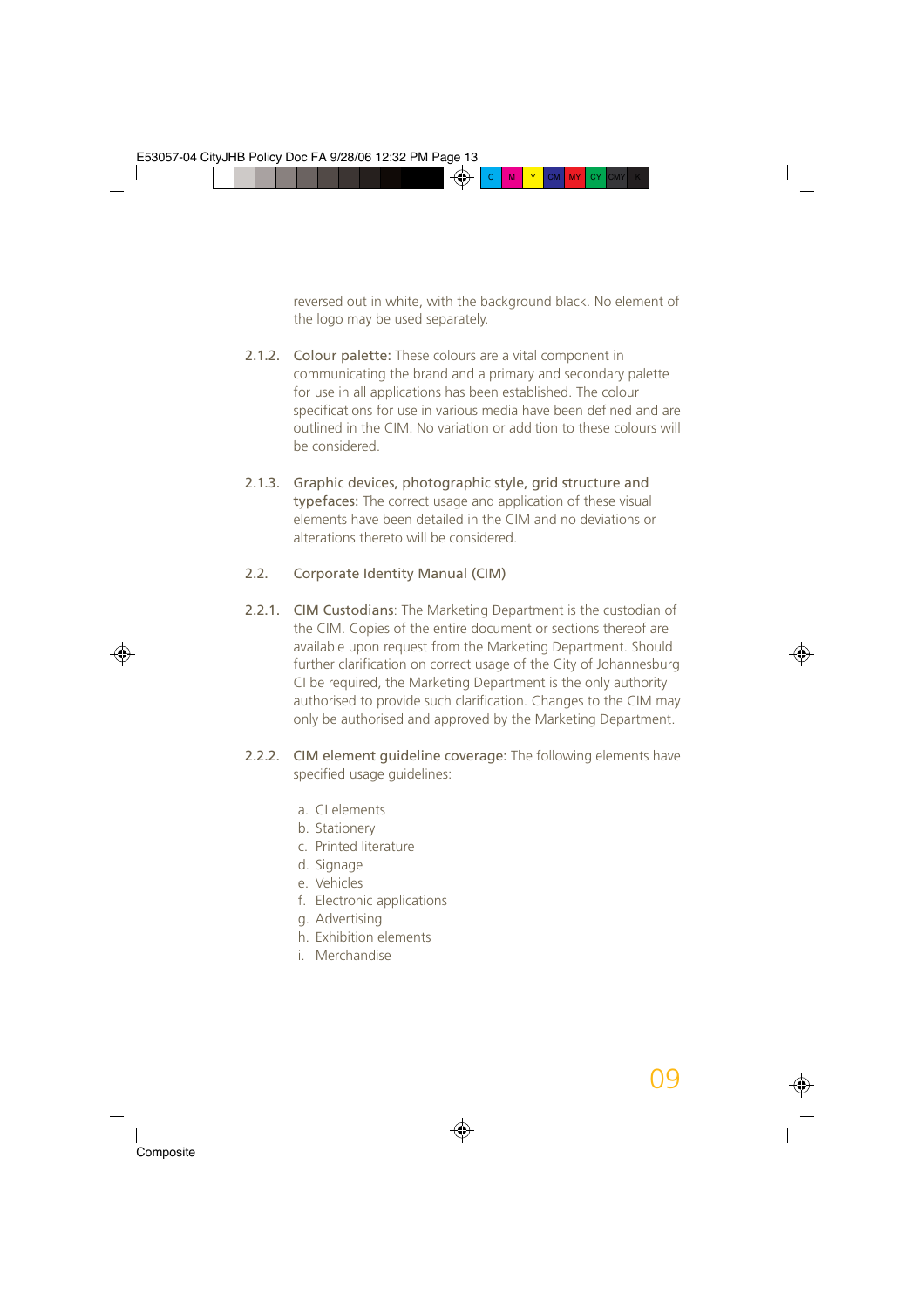### 2.3. CI Usage

2.3.1. Approvals: Any City of Johannesburg CI element may only be used and applied as specifically detailed in the CIM. Use of any CI element will require approval from the Marketing Department or assigned custodian (hereafter referred to as "The Custodians") within any other council unit prior to publication, production and/or distribution. Such approval will be provided in writing by the Marketing Department or council unit custodian. Should the assigned custodians within the council units approve any element that does not comply with CI guidelines, the Marketing Department reserves the right to revoke such approval authority and retain sole custodianship.

 $\bigoplus$ 

C M Y CM MY CY CMY K

 $\overline{1}$ 

- 2.3.2. Artwork and logo requests: Should any electronic artwork or should the logo be required in any format, this can only be obtained from the Marketing Department. High-resolution file formats of the City of Johannesburg identity are available from the Marketing Department upon written request, which must detail specific usage and application. The Marketing Department will determine the best format and artwork for the intended use. No CI element may be scanned, downloaded, altered or deviated from in any way unless approved, in writing, by the Marketing Department.
- 2.3.3. Alterations, deviations and new requests: From time to time there may be formats or usage of the CI that has not been taken into consideration and, as a result, no guidelines or artwork developed. Should such alterations, deviations, or new requests be required, these can only be channelled through the Marketing Department who will ensure that the CI usage is consistent and fulfills the overall intention and objectives of the City of Johannesburg brand.
- 2.3.4. Third party usage: Under no circumstances may any third party be allowed to utilise any CI element aside from the logo. Where the City of Johannesburg logo is to be used by any third party, all rules and guidelines as detailed in the CIM must be adhered to. No third party may use the logo unless consented to and approved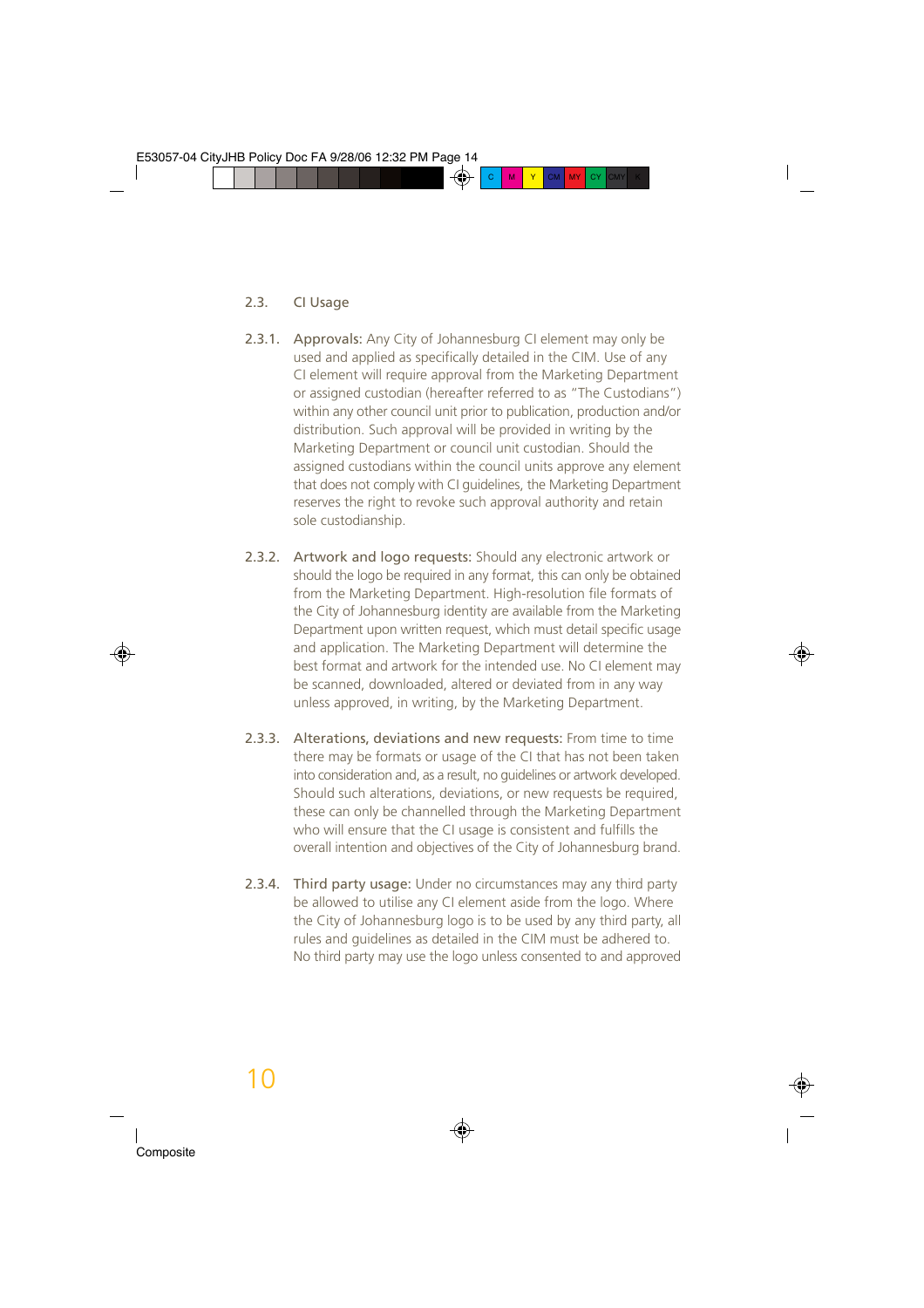by the Marketing Department, and no element containing the Joburg identity may be produced or distributed unless approved by the Marketing Department.

 $\bigoplus$ 

C M Y CM MY CY CMY K

 $\overline{\phantom{a}}$ 

#### 2.4. Brand Architecture

- 2.4.1. Master Brand: The City of Johannesburg is considered the Master Brand. The Master Brand supports and endorses other brands or sub-brands, occupies the dominant position and is the brand which all other brands serve.
- 2.4.2. Joburg logo usage: The Joburg logo will be utilised in one of two capacities:
	- a. As the primary brand where the Joburg logo is the only logo that appears on the element that is being produced or distributed.
	- b. To co-brand or endorse where the Joburg logo appears with one or more other logos.
- 2.4.2a. Primary brand usage: The correct usage of the Joburg logo is specified in the CIM. No deviations or alterations to this usage are permitted. Approval of the Joburg logo usage must be acquired from The Custodians prior to production and distribution of any element.
- 2.4.2b. Co-branded and endorsed usage: The relationship between the Joburg logo and any other logo/s it appears with is specifically and clearly defined in the CIM. The rules governing the proximity, size proportions and placement of the Joburg logo relative to any other logo/s have been formulated to be easily understood and implemented. No deviations or alterations of this usage are permitted. The association of the Joburg logo with any other logo can only be evaluated and approved by the The Custodians. The Custodians reserve the right to refuse or revoke such usage and association.
- 2.4.3. Sub-brands and descriptors: A sub-brand is defined as a brand which falls under the direct control and responsibility of the City of Johannesburg, and is not a separate entity or business.